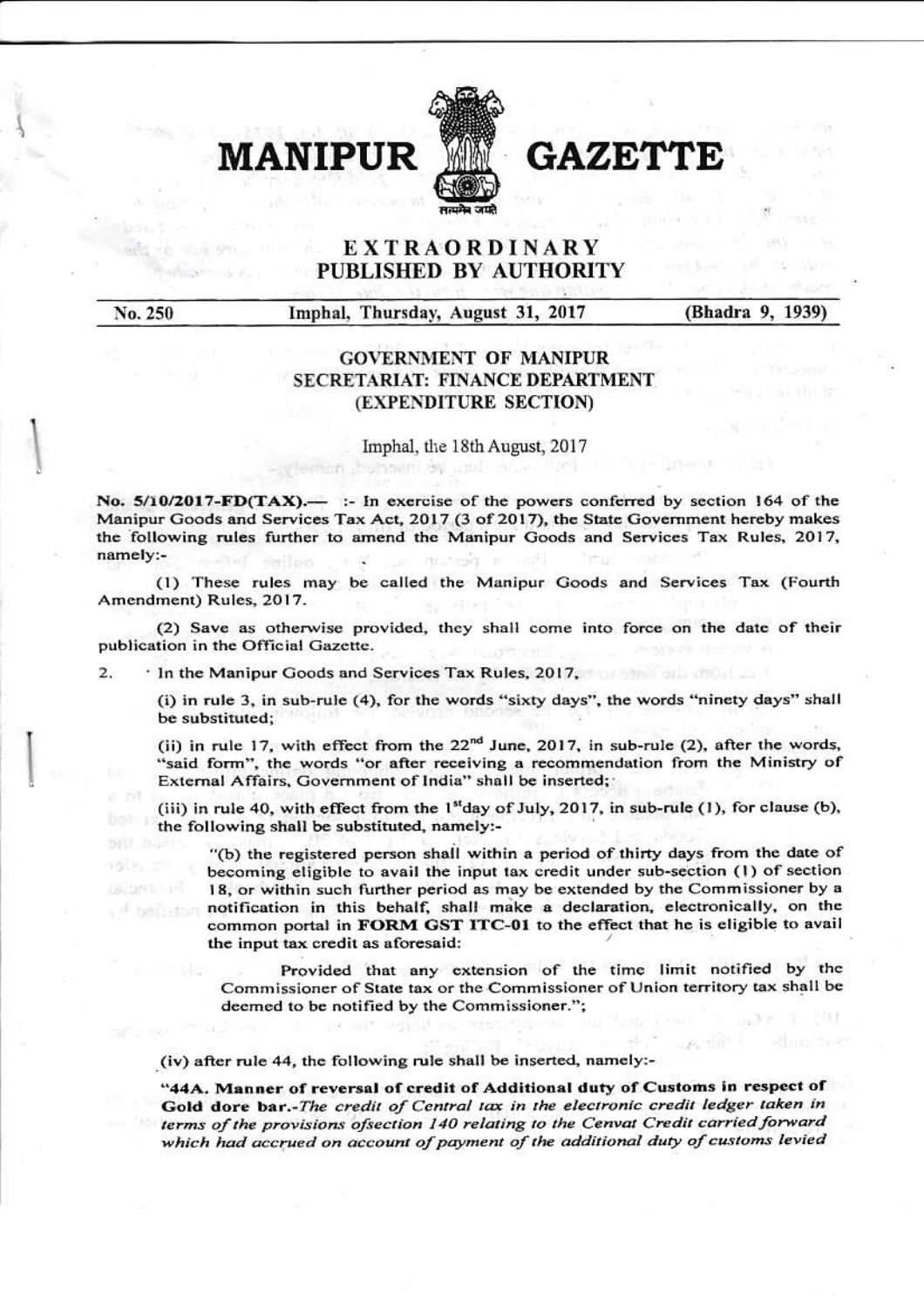under sub-section (1) of section 3 of the Customs Tariff Act, 1975 (51 of 1975). paid at the time of importation of gold dore bar, on the stock of gold dore bar held on the 1st day of July, 2017 or contained in gold or gold jewellery held in stock on the 1st day of July, 2017 made out of such imported gold dore bar, shall be restricted to one-sixth of such credit and five-sixth of such credit shall be debited from the electronic credit ledger at the time of supply of such gold dore bar or the gold or the gold jewellery made therefrom and where such supply has already been made, such debit shall be within one week from the date of commencement of these Rules."

(v) in rule 61, with effect from the  $1<sup>st</sup>$ day of July, 2017, in sub-rule (5), for the words "specify that", the words "specify the manner and conditions subject to which the" shall be substituted;

 $(vi)$  in rule 87,-

(a) in sub-rule (2), the following shall be inserted, namely:-

"Provided that the challan in FORM GST PMT-06 generated at the common portal shall be valid for a period of fifteen days.

Provided further that a person supplying online information and database access or retrieval services from a place outside India to a nontaxable online recipient referred to in section 14 of the Integrated Goods and Services Tax Act, 2017 (13 of 2017) may also do so through the Board's Ïю payment system namely, Electronic Accounting System in Excise and Service Tax from the date to be notified by the Board.";

(b) in sub-rule (3), for the second proviso, the following proviso shall be substituted, namely:-

"Provided further that a person supplying online information and database access or retrieval services from a place outside India to a non-taxable online recipient referred to in section 14 of the Integrated Goods and Services Tax Act, 2017 (13 of 2017) may also make the deposit under sub-rule (2) through international money transfer Interbank through Society for Worldwide Financial Telecommunication payment network, from the date to be notified by the Board.";

(vii) for rule 103, with effect from the 1<sup>st</sup> day of July, 2017, the following rule shall be substituted, namely:-

"103. The Government shall appoint officers not below the rank of Joint Commissioner as member of the Authority for Advance Ruling.";

(viii) in"FORM GST REG-01" under the heading 'Instructions for submission of Application for Registration', after Serial No. 15, the following Serial No. shall be inserted, namely:-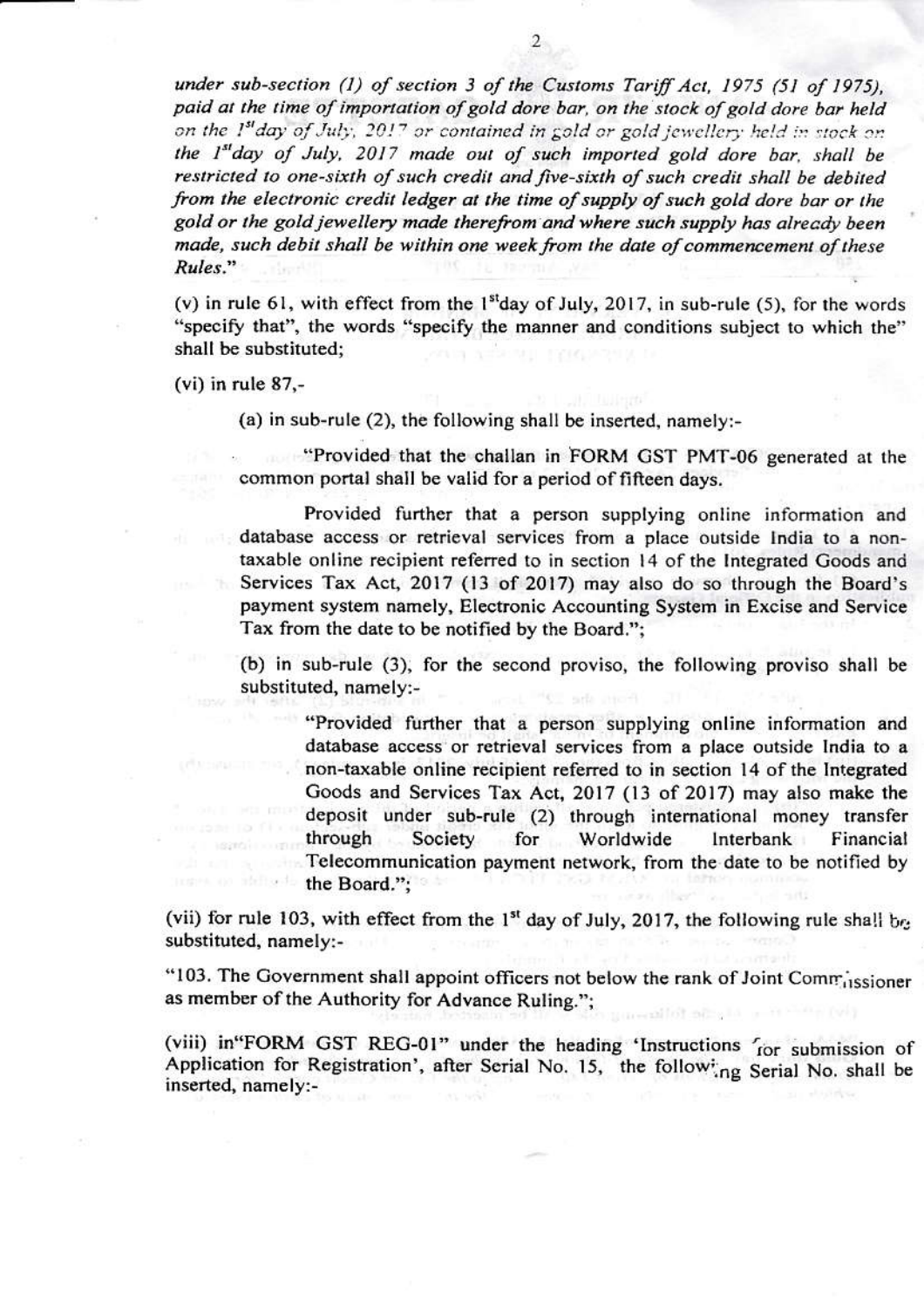under sub-section (1) of section 3 of the Customs Tariff Act, 1975 (51 of 1975), paid at the time of importation of gold dore bar, on the stock of gold dore bar held on the 1"day of July, 2017 or contained in gold or gold jewellery held in stock on the 1st day of July, 2017 made out of such imported gold dore bar, shall be restricted to one-sixth of such credit and five-sixth of such credit shall be debited from the electronic credit ledger at the time of supply of such gold dore bar or the gold or the gold jewellery made therefrom and where such supply has already been made, such debit shall be within one week from the date of commencement of these Rules."

(v) in rule 61, with effect from the  $1<sup>st</sup>$ day of July, 2017, in sub-rule (5), for the words "specify that", the words "specify the manner and conditions subject to which the" shall be substituted;

 $(vi)$  in rule 87,-

(a) in sub-rule (2), the following shall be inserted, namely:-

"Provided that the challan in FORM GST PMT-06 generated at the common portal shall be valid for a period of fifteen days.

Provided further that a person supplying online information and database access or retrieval services from a place outside India to a nontaxable online recipient referred to in section 14 of the Integrated Goods and Services Tax Act, 2017 (13 of 2017) may also do so through the Board's payment system namely, Electronic Accounting System in Excise and Service Tax from the date to be notified by the Board.";

(b) in sub-rule (3), for the second proviso, the following proviso shall be substituted, namely:-

"Provided further that a person supplying online information and database access or retrieval services from a place outside India to a non-taxable online recipient referred to in section 14 of the Integrated Goods and Services Tax Act, 2017 (13 of 2017) may also make the deposit under sub-rule (2) through international money transfer through Society for Worldwide Interbank Financial Telecommunication payment network, from the date to be notified by the Board.":

(vii) for rule 103, with effect from the 1<sup>st</sup> day of July, 2017, the following rule shall be substituted, namely:-

"103. The Government shall appoint officers not below the rank of Joint Commissioner as member of the Authority for Advance Ruling.";

(viii) in "FORM GST REG-01" under the heading 'Instructions for submission of Application for Registration', after Serial No. 15, the following Serial No. shall be inserted, namely:-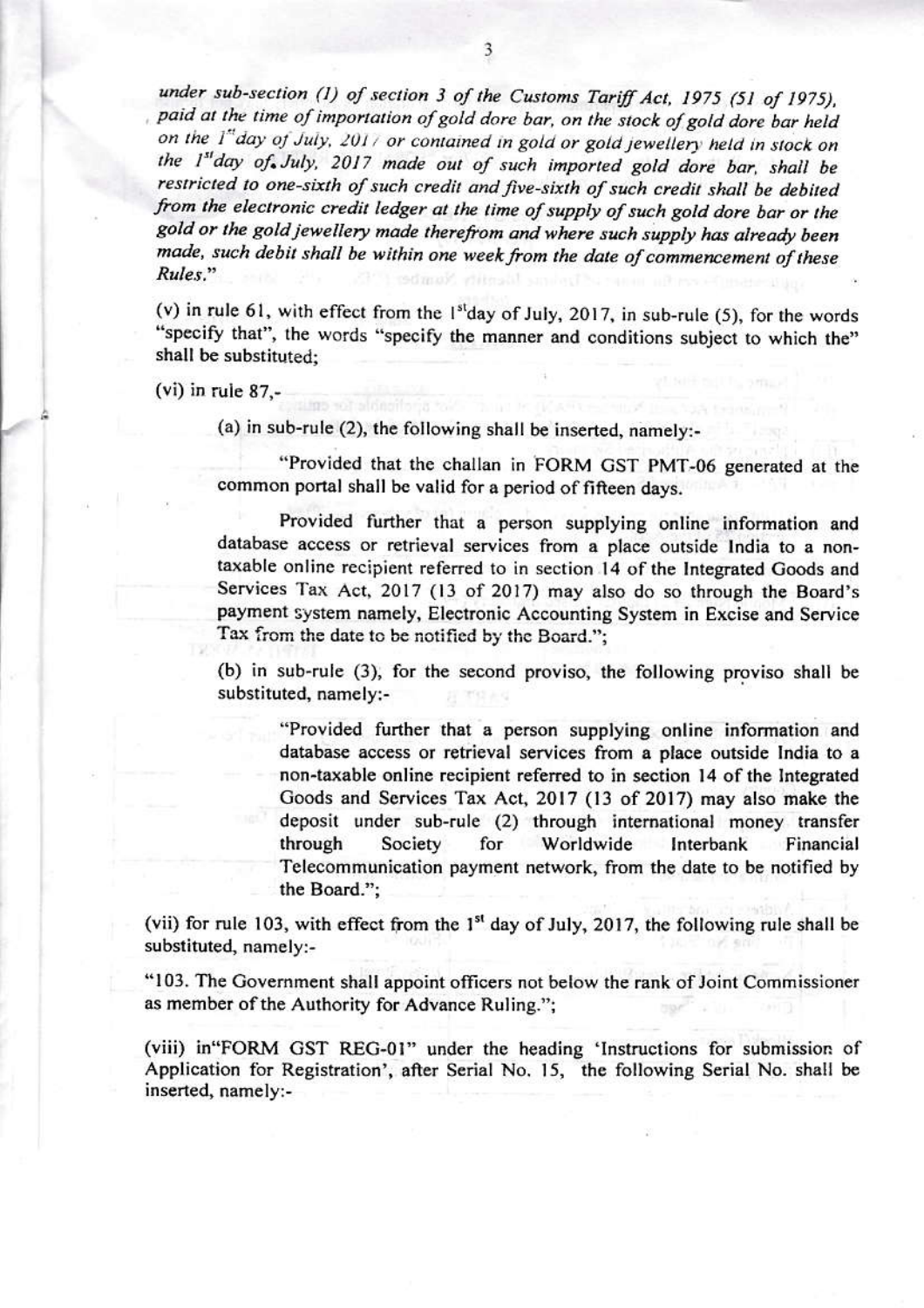"16. Government departments applying for registration as suppliers may not furnish Bank Account details.";

(ix) With effect from the 22<sup>nd</sup> June, 2017for "FORM GST REG-13", the following Form shall be substituted, namely:-

### "Form GST REG-13 [See Rule 17]

### Application/Form for grant of Unique Identity Number (UIN) to UN Bodies/ Embassies /others

State /UT-

District-

#### **PART A**

| $\left( i\right)$ | Name of the Entity                                                                                                                            |  |
|-------------------|-----------------------------------------------------------------------------------------------------------------------------------------------|--|
| (ii)              | Permanent Account Number (PAN) of entity (Not applicable for entities<br>specified in clause (a) of sub-section (9) of section 25 of the Act) |  |
| (iii)             | Name of the Authorised Signatory                                                                                                              |  |
| (iv)              | PAN of Authorised Signatory<br>(Not applicable for entities specified in clause (a) of sub-section (9) of<br>section 25 of the Act)           |  |
| (v)               | Email Address of the Authorised Signatory<br>St the august smiles net                                                                         |  |
| (vi)              | Mobile Number of the Authorised Signatory (+91)                                                                                               |  |

#### **IMPHAL WEST**

### **PART B**

|     | Type of Entity (Choose one)                                                          | UN Body O | Embassy $\bigcirc$            | Other Person ( |
|-----|--------------------------------------------------------------------------------------|-----------|-------------------------------|----------------|
| 2.  | Country                                                                              |           |                               |                |
| 2A. | Ministry of External Affairs, Government of<br>India' Recommendation (if applicable) |           | Letter No.                    | Date<br>AFG.   |
| 3.  | Notification details                                                                 |           | Notification No.              | Date           |
| 4.  | Address of the entity in State                                                       |           |                               |                |
|     | Building No./Flat No.                                                                |           | Floor No.                     |                |
|     | Name of the Premises/Building                                                        |           | Road/Street                   |                |
|     | City/Town/Village                                                                    |           | District                      |                |
|     | Block/Taluka                                                                         |           |                               |                |
|     | Latitude                                                                             |           | Longitude<br>$1 + 12 + 1 + 1$ |                |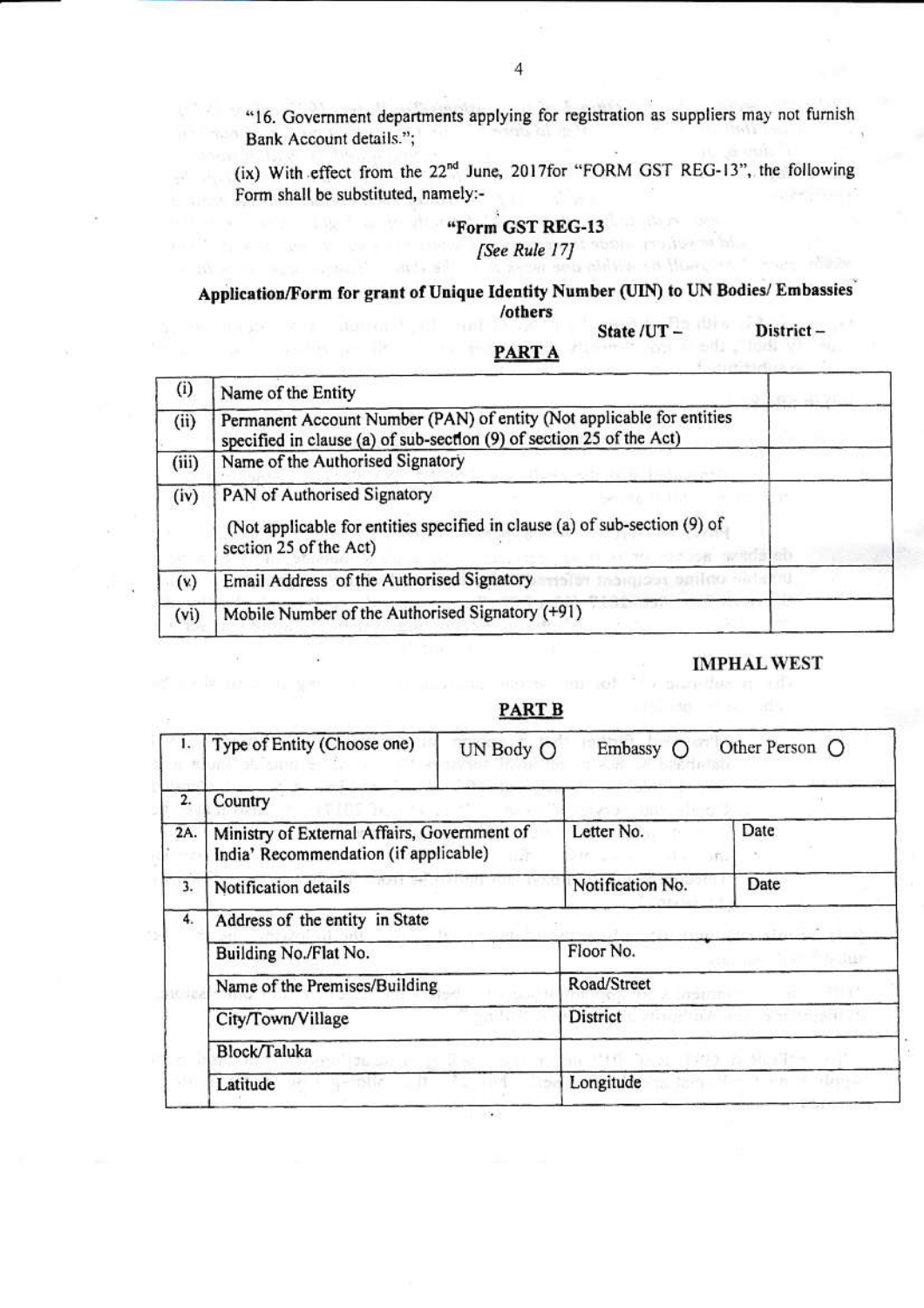|    | State                                                                                                              |                 | PIN Code<br>shound distinct                                                                                                      |                                    |  |  |
|----|--------------------------------------------------------------------------------------------------------------------|-----------------|----------------------------------------------------------------------------------------------------------------------------------|------------------------------------|--|--|
|    | Contact Information                                                                                                |                 |                                                                                                                                  |                                    |  |  |
|    | Email Address                                                                                                      | anya            | Telephone number                                                                                                                 |                                    |  |  |
|    | Fax Number                                                                                                         |                 | Mobile Number                                                                                                                    |                                    |  |  |
| 7. | Details of Authorized Signatory, if applicable                                                                     |                 |                                                                                                                                  |                                    |  |  |
|    | <b>Particulars</b>                                                                                                 | First Name      | Middle Name                                                                                                                      | Last name                          |  |  |
|    | Name                                                                                                               |                 |                                                                                                                                  |                                    |  |  |
|    | Photo                                                                                                              |                 |                                                                                                                                  |                                    |  |  |
|    | Name of Father                                                                                                     |                 |                                                                                                                                  |                                    |  |  |
|    | Date of Birth                                                                                                      | DD/MM/YYYY      | <b>GPA PITERS VAN</b><br>Gender                                                                                                  | <male, female,<br="">Other</male,> |  |  |
|    | Mobile Number                                                                                                      |                 | Email address                                                                                                                    |                                    |  |  |
|    | Telephone No.                                                                                                      |                 |                                                                                                                                  | (Titl)                             |  |  |
|    | Designation /Status                                                                                                |                 | Director Identification<br>Number (if any)                                                                                       | ASAS.                              |  |  |
|    | PAN (Not applicable<br>for entities specified in<br>clause (a) of sub-<br>section (9) of section 25<br>of the Act) | -50<br>kentroft | Aadhaar Number<br>(Not applicable for<br>entities specified in<br>clause (a) of sub-<br>section (9) of section<br>25 of the Act) | oar U<br>$22-$                     |  |  |
|    | Are you a citizen of<br>India?                                                                                     | Yes / No        | Passport No. (in case<br>of foreigners)                                                                                          | ed telling                         |  |  |
|    | <b>Residential Address</b>                                                                                         |                 |                                                                                                                                  |                                    |  |  |
|    | Building No/Flat No.                                                                                               |                 | Floor No.                                                                                                                        |                                    |  |  |
|    | Name of the<br>Premises/Building                                                                                   |                 | Road/Street                                                                                                                      |                                    |  |  |
|    | Town/City/Village                                                                                                  | inamirrol) art  | constitution and the con-<br>District                                                                                            |                                    |  |  |
|    | Block/Taluka                                                                                                       | <b>DOM ROS</b>  | - 1000001 01:10 - 01:00:1940                                                                                                     |                                    |  |  |
|    | State                                                                                                              |                 | PIN Code                                                                                                                         |                                    |  |  |
| 8  | Bank Account Details (add more if required)<br>annel Dan (Front Soepara) v 1950                                    |                 |                                                                                                                                  |                                    |  |  |
|    | <b>Account Number</b>                                                                                              |                 | Type of Account                                                                                                                  |                                    |  |  |
|    | <b>IFSC</b>                                                                                                        | Ÿ.              | <b>Bank Name</b>                                                                                                                 |                                    |  |  |
|    | <b>Branch Address</b>                                                                                              |                 |                                                                                                                                  |                                    |  |  |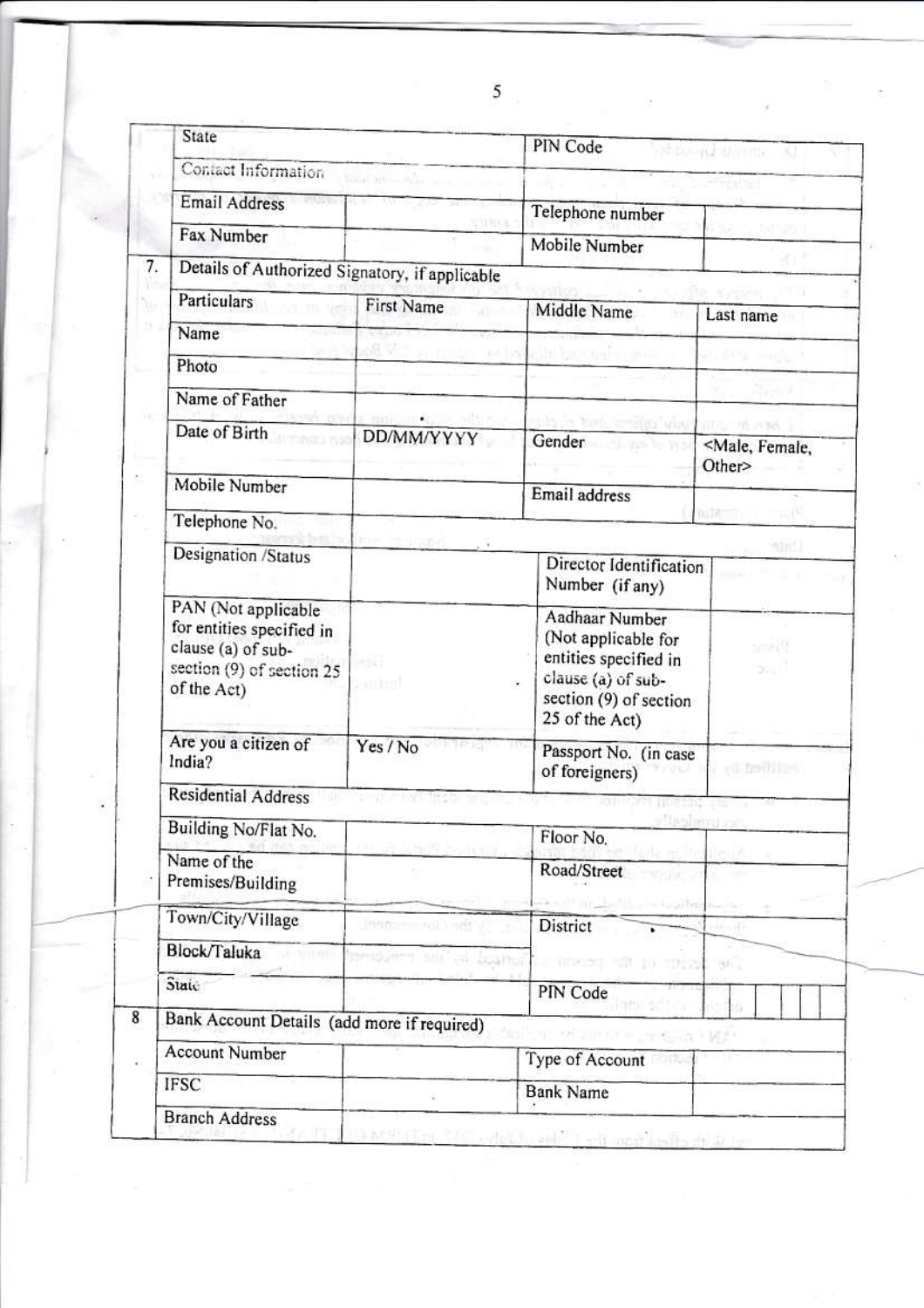| 9.  | Documents Uploaded                                                                                                                                                                                                                                                                                                                                                  |  |  |
|-----|---------------------------------------------------------------------------------------------------------------------------------------------------------------------------------------------------------------------------------------------------------------------------------------------------------------------------------------------------------------------|--|--|
|     | The authorized person who is in possession of the documentary evidence shall apload the<br>scanned copy of such documents including the copy of resolution / power of attorney,<br>authorizing the applicant to represent the entity.                                                                                                                               |  |  |
|     | Or                                                                                                                                                                                                                                                                                                                                                                  |  |  |
|     | The proper officer who has collected the documentary evidence from the applicant shall<br>upload the scanned copy of such documents including the copy of resolution / power of<br>attorney, authorizing the applicant to represent the UN Body / Embassy etc. in India and link it<br>along with the UIN generated and allotted to respective UN Body/Embassy etc. |  |  |
| 11. | Verification                                                                                                                                                                                                                                                                                                                                                        |  |  |
|     | I hereby solemnly affirm and declare that the information given herein above is true and<br>correct to the best of my knowledge and belief and nothing has been concealed therefrom.                                                                                                                                                                                |  |  |

Place: (Signature)

Date:

Name of Authorized Person:

Jurisdiction:

(Signature)

Or

Place: Date:

Name of Proper Officer: Designation:

Instructions for submission of application for registration for UN Bodies/ Embassies/others notified by the Government.

- Every person required to obtain a unique identity number shall submit the application electronically.
- Application shall be filed through Common Portal or registration can be granted suomoto by proper officer.
- The application filed on the Common Portal is required to be signed electronically or through any other mode as specified by the Government.
- The details of the person authorized by the concerned entity to sign the refund application or otherwise, should be filled up against the "Authorised Signatory details" in the application.
- PAN / Aadhaar will not be applicable for entities specified in clause (a) of sub-section (9) of section 25 of the Act.

(x) With effect from the 1<sup>st</sup> day of July, 2017, in FORM GST TRAN-1 in Serial No. 7,-